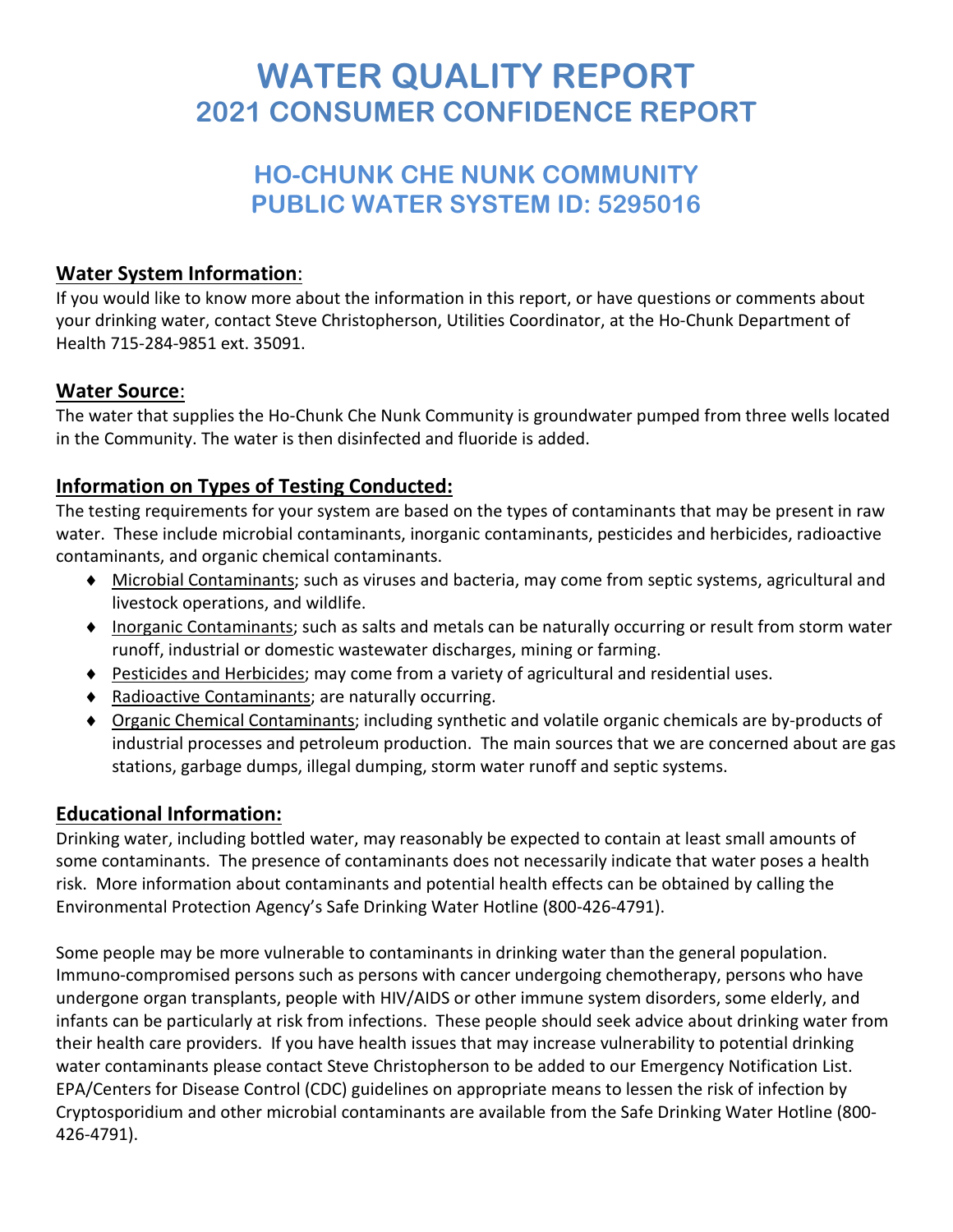### **Abbreviations and Definitions Used in the Report**:

- AL Action Level: The concentration of a contaminant that, if exceeded, triggers treatment or other requirements that a water system must follow.
- MCL Maximum Contaminant Level: The highest level of a contaminant that is allowed in drinking water. MCL's are set as close to the MCLG's as feasible using the best available treatment technology.
- MCLG Maximum Contaminant Level Goal: The level of contamination in drinking water below which there is no known or expected risk to health. MCLG's allow for a margin of safety.
- ppm Parts per Million or milligrams per liter (mg/l).
- ppb Parts per Billion or micrograms per liter (ug/l).
- pCi/L Pico Curies per Liter: A measure of radioactivity.
- <1 Less than 1 (One) and not further definable.
- N/A Not Applicable
- TTHM Total Trihalomethanes
- HHA Haloacetic Acids

#### **Detected Contaminants:**

The table below lists all of the drinking water contaminants that we detected during the calendar year of this report. The presence of contaminants in the water does not necessarily indicate that the water poses a health risk. Unless otherwise noted, the data presented in this table is from testing done in the calendar year of the report. The EPA requires us to monitor for certain contaminants less than once per year because the concentrations of these contaminants do not change frequently. Some of the data though representative of the water quality, may be more than one year old.

| Contaminants                    | <b>MCLG</b>    | <b>MCL</b>        | Your               | Range |      | Sample   | Violation | <b>Typical Source</b>                                                                                 |  |  |  |  |  |
|---------------------------------|----------------|-------------------|--------------------|-------|------|----------|-----------|-------------------------------------------------------------------------------------------------------|--|--|--|--|--|
| (Units)                         |                |                   | Water              | Low   | High | Date     |           |                                                                                                       |  |  |  |  |  |
| <b>Inorganic Contaminants</b>   |                |                   |                    |       |      |          |           |                                                                                                       |  |  |  |  |  |
| Nitrate (ppm)                   | 10             | 10                | 2.6                |       |      | 4/19/21  | <b>No</b> | Runoff from fertilizer use;<br>Leaching from septic tanks,<br>sewage; Erosion of natural<br>deposits. |  |  |  |  |  |
| Barium (ppb)                    | 2000           | 2000              | 4.9                |       |      | 8/4/21   | No        | Discharge of drilling wastes;<br>Discharge from metal refineries;<br>Erosion of natural deposits.     |  |  |  |  |  |
| Chromium<br>(ppb)               | 100            | 100               | 1.4                |       |      | 8/4/21   | <b>No</b> | Discharge from steel and pulp<br>mills; erosion of natural<br>deposits.                               |  |  |  |  |  |
| Lead (ppb)                      | 15             | AL 15             | 3.0                | 0.43  | 4.4  | 9/10/19  | <b>No</b> | Corrosion of household<br>plumbing; Erosion of natural<br>deposits.                                   |  |  |  |  |  |
| Copper (ppb)                    | 1300           | <b>AL</b><br>1300 | 426.5              | 32.5  | 507  | 9/10/19  | <b>No</b> | Erosion of natural deposits;<br>corrosion of household<br>plumbing; wood preservatives.               |  |  |  |  |  |
| <b>Radioactive Contaminants</b> |                |                   |                    |       |      |          |           |                                                                                                       |  |  |  |  |  |
| Gross Alpha<br>$(pCi\L)$        | 0              | 15                | $0.91 \pm$<br>1.3  |       |      | 10/26/16 | No        | Erosion of natural deposits.                                                                          |  |  |  |  |  |
| Radium 226<br>(pCi/L)           | $\overline{0}$ | 5                 | $0.19 \pm$<br>0.18 |       |      | 10/26/16 | No        | Erosion of natural deposits.                                                                          |  |  |  |  |  |